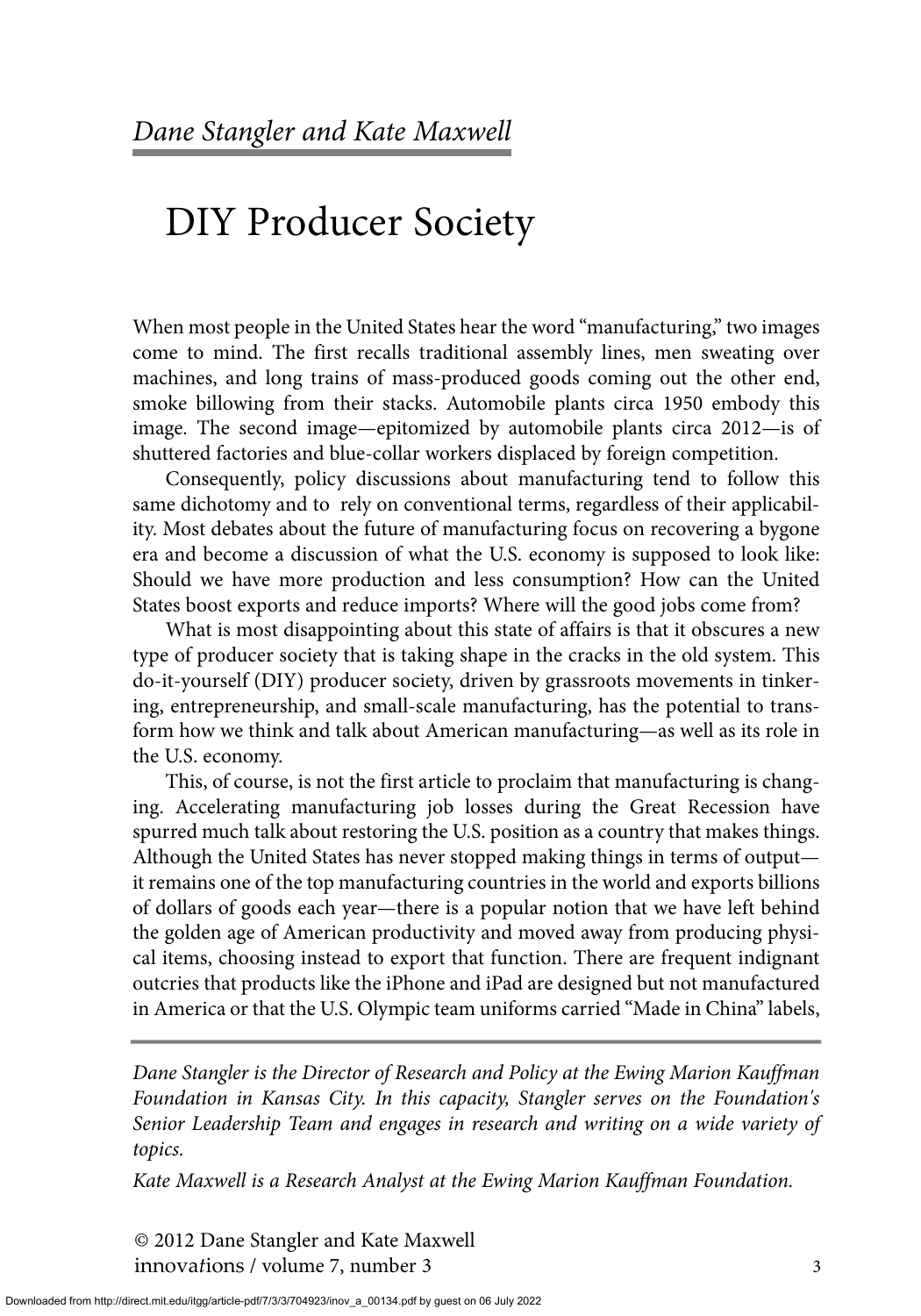implying that such facts reflect America's downward economic spiral. These cries often emerge from those who wave the ever-popular banner of needing to save American jobs. However, a close examination of this claim reveals a much more complicated economic story than that of savings-driven outsourcing.

Visions of the revival of traditional American manufacturing often include the return of lucrative jobs to American communities. However, the future of American manufacturing shouldn't be circumscribed by a discussion of "reshoring" jobs. There is already a great deal of false hope around the re-shoring

Visions of the revival of traditional American manufacturing often include the return of lucrative jobs to American communities. However, the future of American manufacturing shouldn't be circumscribed by a discussion of "re-shoring" jobs.

debate. For example, Boston Consulting Group released a report last year purporting to have found that, within half a decade, millions of lost manufacturing jobs would return to the United States because of rising labor costs in China. While it's true that labor costs in China are rising consistently relative to the United States, it's also true that labor costs constitute a falling share of manufacturing costs. The mix of labor, shipping, and energy costs will probably mean that some jobs once sent to China will return to

North America; for many others, however, that calculus will not change. This is due in part to the fact that the decision of where to locate a manufacturing center is not determined by such cost measures alone.

The expectation that rising Chinese labor costs will result in the wholesale relocation of millions of jobs to the United States simplistically assumes that there is no other reason manufacturing jobs have been created elsewhere. Economists and others have long realized that the benefits of co-location—when engineering, design, and manufacturing jobs exist in the same geographic place—go well beyond job numbers. Spillovers and returns to proximity matter; moreover, when manufacturing jobs leave, the innovative potential of the remaining workers is undermined and, hence, the skills and knowledge level of the surrounding area go untapped. A recent article in *Technology Review* noted that A123 Systems, one of the most celebrated lithium-ion battery companies in the United States, originally located its production in China "to acquire the needed manufacturing know-how." The company eventually opened a plant near Detroit, bringing with it knowledge it couldn't have gained if it had been located initially in Detroit. The company was later rescued from bankruptcy through a large investment by a Chinese firm, further illustrating that traditional narratives about doing business abroad isn't a com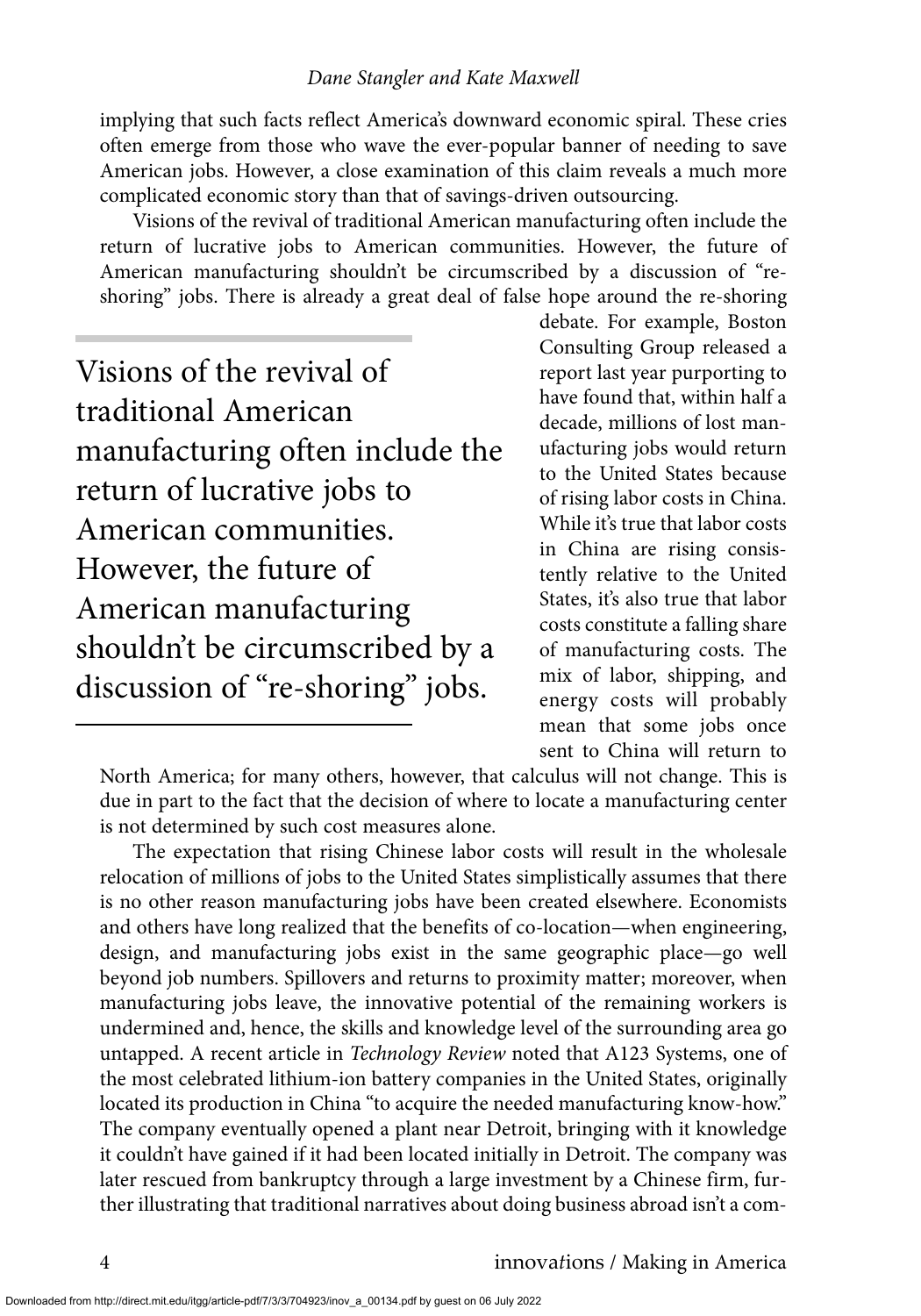prehensive picture of today's manufacturing ecosystem. We probably shouldn't expect more than a trickle of manufacturing jobs to return to the United States from China or Vietnam—or from anywhere else.

This raises the question of whether these are in fact the types of jobs we want to create. As Vaclav Smil, one of the world's preeminent thinkers on global issues and development, points out, "We cannot boost manufacturing by trying to repatriate millions of lost apparel, furniture, or electronics jobs."<sup>1</sup> Manufacturing is far from homogeneous in today's economy, and any debate that tends to treat it as such is not well informed. There is wide variation in the types of employment skills, wages, productivity, and innovation different manufacturers need, and between firms within the same manufacturing subsector. A Brookings Institution report issued in February 2012 pointed out that over the past decade the United States has experienced greater job losses in several low-wage manufacturing areas, including textiles, apparel, leather goods, and furniture compared than in other manufacturing areas.2 High-wage sectors, including petroleum and chemicals (which includes pharmaceuticals), had fewer job losses. While some of the lowerwage manufacturing industries have seen modest job growth since 2009, the Brookings report states that "the United States remains most likely to retain or grow employment in high-wage manufacturing industries and those with high shipping costs . . . Absent a dramatic policy shift, most clothing-related industries, printing, and furniture will probably continue to lose jobs."

The popular focus on lost jobs tends to gloss over how vital manufacturing remains to the American economy and the technology sector. The idea of "hightech" normally calls to mind such companies as Google and Apple and jobs in software programming, but on the ground, advanced technology is still primarily tied to manufacturing. Take research and development: the Brookings report noted that, while aggregate manufacturing constitutes only 11 percent of America's gross domestic product, manufacturing companies account for nearly 70 percent of its domestic research and development outlays. Sectors such as pharmaceuticals, auto and airplane manufacturing, computers, semiconductors, and machinery employ disproportionate numbers of scientists and engineers. This only makes sense, of course, but it shows that American manufacturing has moved well beyond the traditional image of how things are made. This also underscores where manufacturing is headed—further into high technology, not backward into low technology.

Most importantly, the conventional debate over American manufacturing consumption versus production, imports versus exports, good jobs versus bad jobs—tends to discount the possibility that new frontiers will emerge. If we have learned one thing from American economic history, it is that we should not lose faith in our own ability to create completely new trajectories that alter our sense of what is possible. We are in the early stages of a manufacturing transformation and renaissance in the United States, but it will look nothing like 20<sup>th</sup>-century mass production and will have little to do with Washington's conventional tools of tax credits and subsidies. As so often happens, reality is running ahead of policy discussions—which signals the emergence of a do-it-yourself producer society.<sup>3</sup>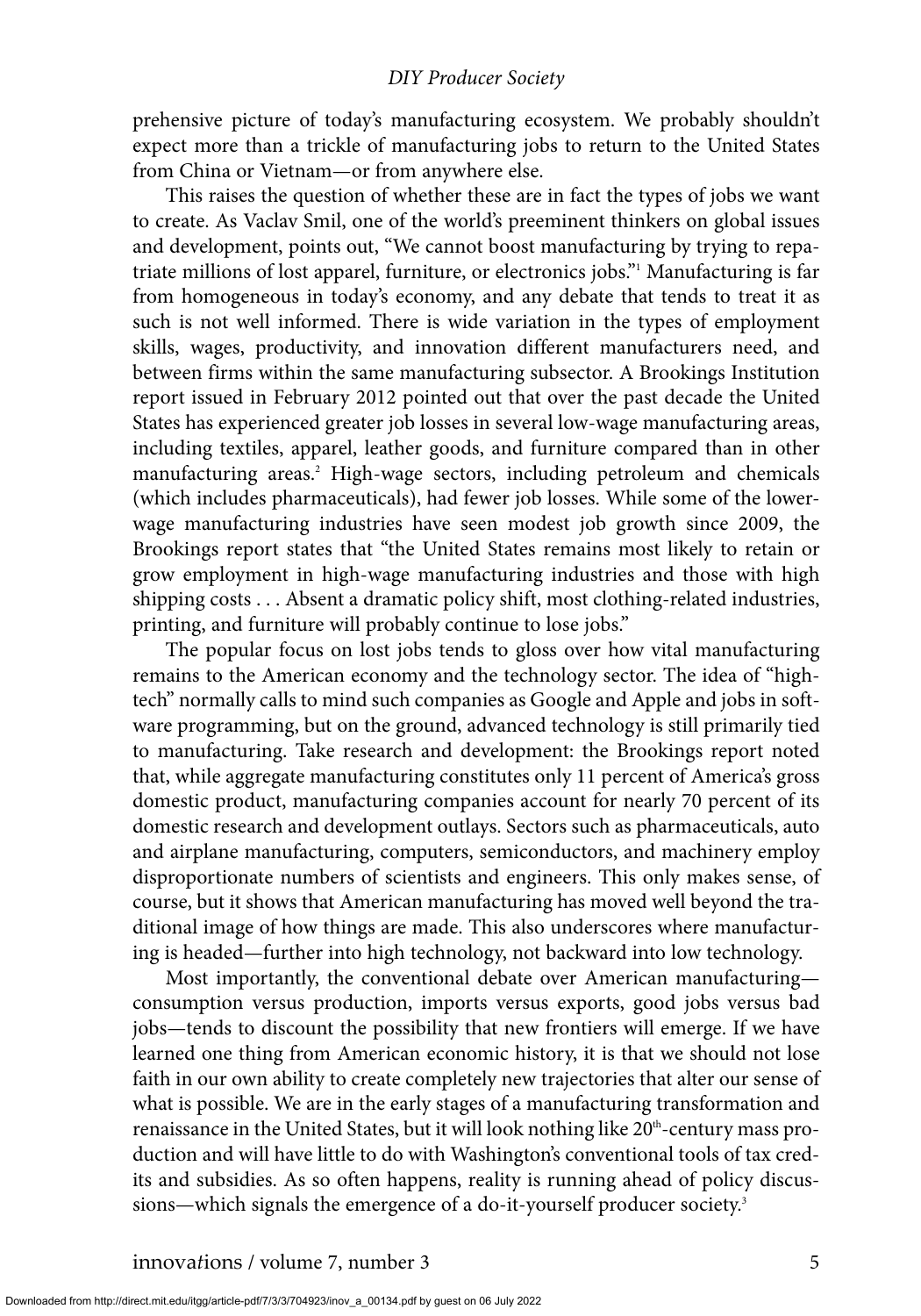#### *Dane Stangler and Kate Maxwell*

The DIY producer society is certainly not a new phenomenon and its manifestations are beginning to penetrate the popular consciousness. In his new book, *Abundance*, Peter Diamandis—who, as the founder of Singularity University, has a great deal of insight into current trends in technology and education—identifies the DIY movement as one of the primary forces driving the world toward a new era of abundance. Small collections of "dedicated DIY innovators can now tackle problems that were once solely the purview of big governments and large corporations."4 In this article, we will briefly cover five examples of this emerging producer society and then discuss its broader attributes. At least two of the following examples will not appear to be related to a discussion of manufacturing, but that is part of our point: we are entering a new economics of manufacturing that includes a broader concept of what manufacturing can and should encompass.

We will not dwell on the first example here because it is covered in depth elsewhere in this issue. Open Source Ecology has created a Global Village Construction Set that dramatically lowers the barriers to farming, construction, and manufacturing. The ramifications of this for developing countries are clear, but this type of innovation will also be very important for the United States, which has massive amounts of "legacy" infrastructure—prior investments in building and construction—as well as engineering talent.

The second manifestation is Maker Faire, a festival celebrating the DIY spirit, which can perhaps be credited with kicking off the entire "maker movement." Dale Dougherty, the founder of Maker Faire, explores this later in the issue. Diamandis, for one, sees "serious abundance potential" in this movement: "Makers are now impacting just about every abundance-related field, from agriculture to robotics to renewable energy."5 Maker Faire is a joyous gathering of tinkerers, hobbyists, garage inventors, and others. Pick up any issue of *Make* magazine and you will see an amazing array of projects, from the frivolous to the serious. This is a mechanism, moreover, to engage the skill left idle by the slow decline of many manufacturing industries. Last year, a Maker Faire drew 70,000 people in Detroit—a place that in fact could experience a return to its manufacturing roots. In the late  $19<sup>th</sup>$ century, many regions of the United States competed to host the incipient automobile industry. The Northeast, the nation's industrial powerhouse up to that point, had obvious advantages, while areas like Ohio, where bicycle manufacturers were converting to automobiles, were also at the forefront. But Detroit became the center of automobile manufacturing in part because of a local culture of tinkering hobbyists and mechanics rushed to create dozens of new car companies. (The city's riparian location and links to the rapidly growing western United States also didn't hurt.)

The maker movement's most formal institution thus far is TechShop, another harbinger of the DIY producer revolution. If you are willing to pay \$100 a month to be a member, TechShop will give you access to technologies you would never be able to afford on your own: 3D printers, laser-cutting machines, welding equipment, and so on. Not surprisingly, TechShop originated in Silicon Valley but now has locations in Raleigh, North Carolina, and Detroit (where it is backed by Ford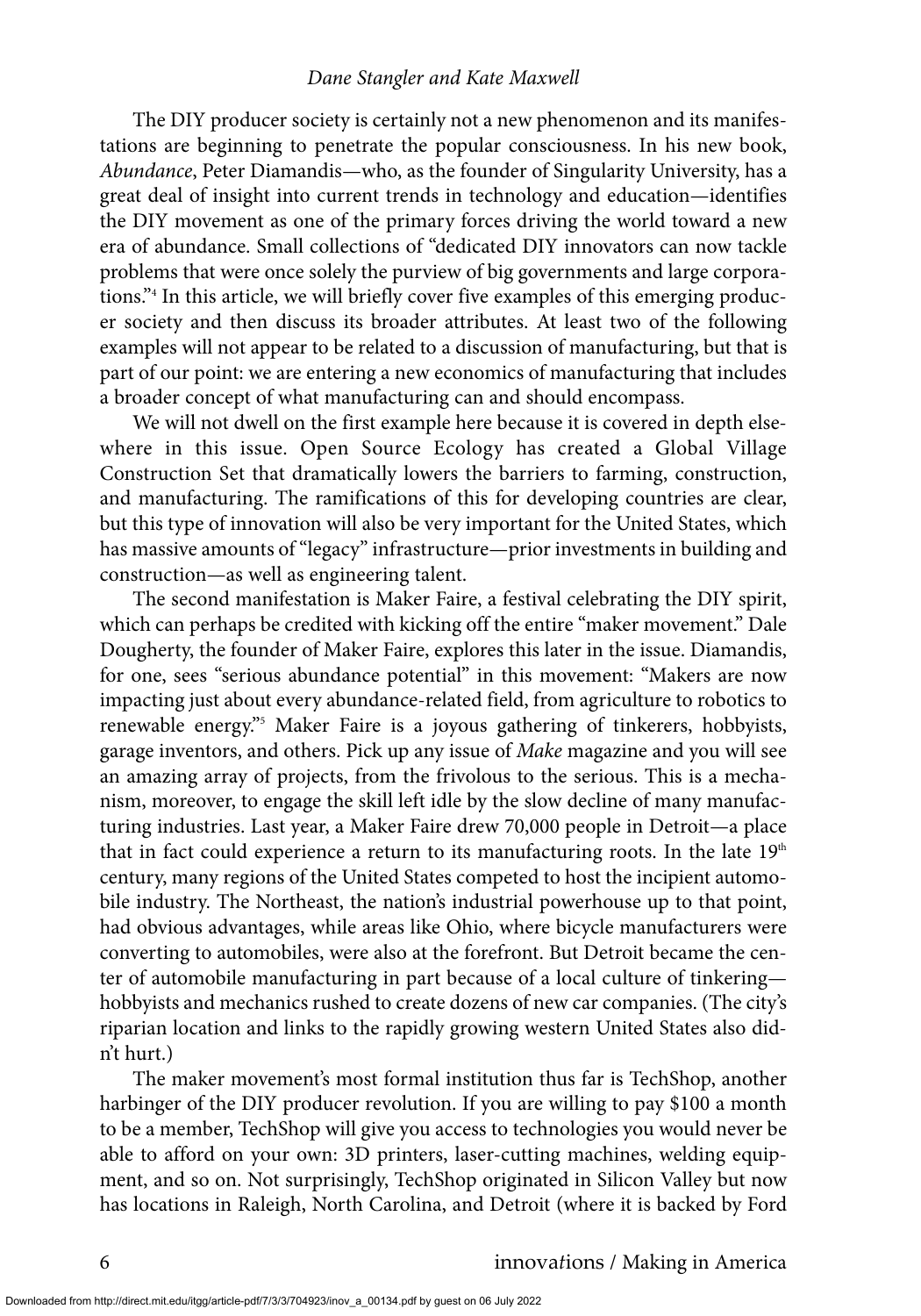### *DIY Producer Society*

Motor), with several other locations planned. TechShop also has not escaped Washington's attention; as *Bloomberg Businessweek* has described, the Pentagon is partnering with TechShop on two locations with the intention of linking it with the Defense Advanced Research Projects Agency, or DARPA, which has always been the government's hothouse for innovation.<sup>6</sup> Several notable innovations have come from people using TechShop, including an infant warmer for developing countries,

an iPad case, and the first prototype of Square's mobile payments device, which led the company to a recent \$3 billion valuation.

Another example occurs every weekend in locations all around the world, when thousands of people participate in an event known as Startup Weekend. It is almost exactly what it sounds like: 54-hour crash courses in pitching ideas, forming teams, building products, and pitching to a panel of judges. From a handful of events only a few years ago, Startup Weekend has expanded to over 200 events per year in more than 200 cities around the world, with projected participation of over 50,000 people in 2012 alone.<sup>7</sup> Like Maker Faire and TechShop,

Each of these examples, quintessential embodiments of the new production economy, is marked by three concepts: a culture of DIY, new learning and teaching of knowledge, and the democratization of technology—and indeed of production and entrepreneurship.

Startup Weekend is not to be considered frivolous. Real, sustainable companies emerge from Startup Weekend, and the events foster new networks among founders, mentors, and those who might not have considered entrepreneurship an option.

To date, most Startup Weekends have generated mobile and Web-based ideas. In the near future, however, Startup Weekend will hold an event centered on 3D printing and other specific verticals. While Startup Weekend obviously bears no resemblance to Henry Ford's River Rouge plant, it is at the heart of the new producer society because, as discussed below, it expands the meaning of "producer." In the first place, the Startup Weekend ethos is the same one that underlies Open Source Ecology and TechShop—the desire to create, to build something. Second, a software program or line of code is a product that is increasingly important to manufacturing—your car, for example, is basically a computer—and has market value. It might not exist in the same sense as a piece of furniture, but it can otherwise play a role similar to the traditional factory widgets.

Another program that echoes Startup Weekend and embodies the DIY producer spirit is The Launch Pad, a program for university students that began at the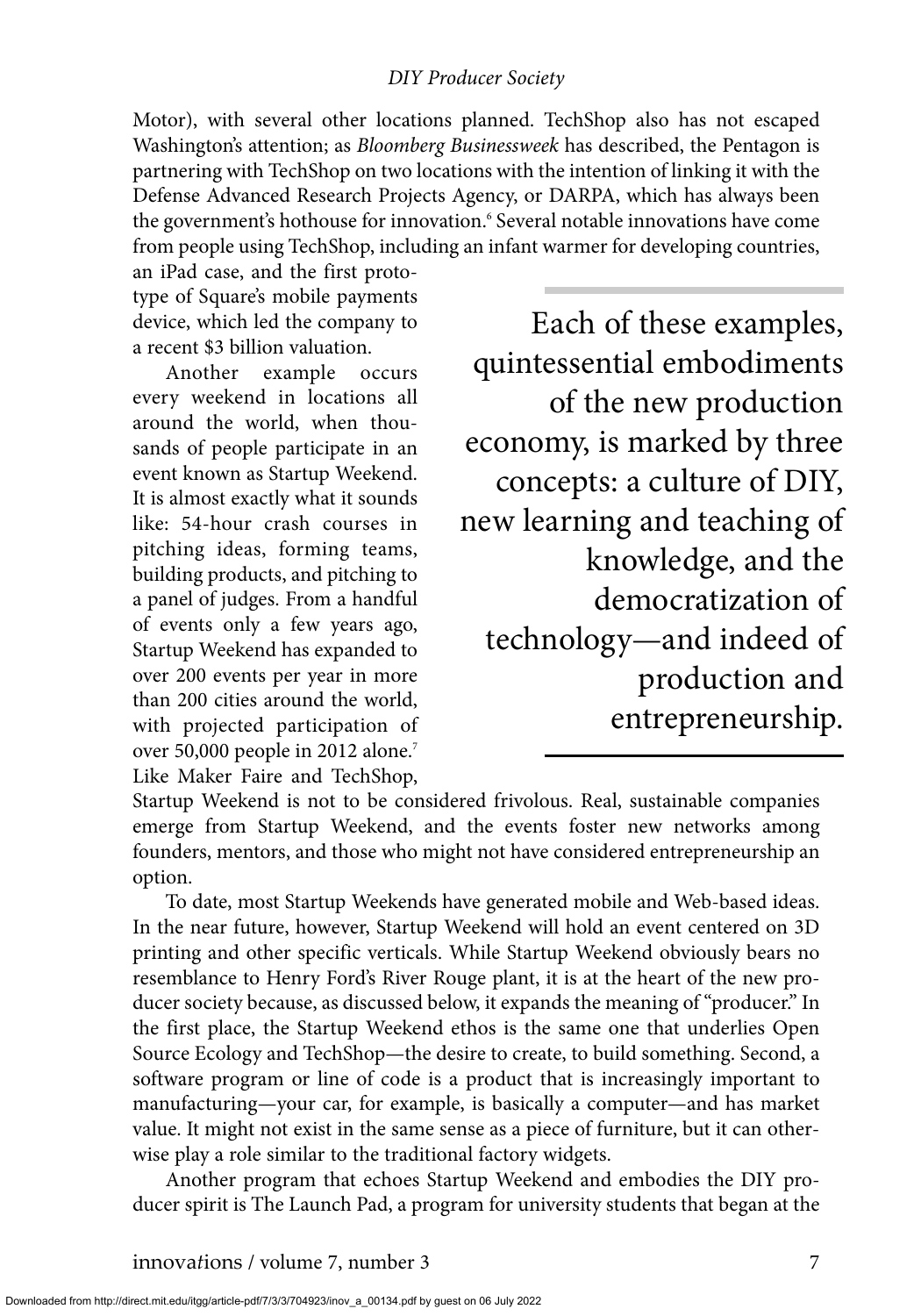#### *Dane Stangler and Kate Maxwell*

University of Miami and has added locations in North Carolina and Detroit, where they have had tremendous take-up, with help from the Blackstone Foundation. The Launch Pad essentially provides an open door for students interested in entrepreneurship, a place they can go to receive feedback on their ideas and tap into a network of mentors and advisors.

Ultimately, this new producer movement has great implications for both our manufacturing industry and our broader economy. Each of these examples, quintessential embodiments of the new production economy, is marked by three concepts: a culture of DIY, new learning and teaching of knowledge, and the democratization of technology—and indeed of production and entrepreneurship. All three are intricately related and represent important threads in the new economy of production.

The cultural piece of DIY is exhibited across each program, and is perhaps the most obvious but most difficult to define piece of the movement. From TechShop to Startup Weekend, the concept is clear: activities like inventing, innovating, and starting a business are not reserved for a special set of "others" but are in the realm of you and me. One need not be an expert to create something, and this shift in attitude and culture is one of the resounding lessons these programs are teaching us. In this sense, there is a very rich human element.

A new style of learning is manifesting itself within these concepts—one that emphasizes learning by doing. The Launch Pad and Startup Weekend demonstrate that what is really underway is a movement in which experiential learning is pivotal. The essential elements, as with OSE, TechShop, and Maker Faire, are low costs, rapid learning, and (ideally) a higher quality of knowledge—all of which embody what Carl Schramm, former president of the Kauffman Foundation and renowned thinker on economics and entrepreneurship, calls the "just-in-time model of skill transmission."8

This new economy both creates these new learning models and necessitates their presence. This is not the first article to point out that there are new demands on America's talent pipeline that our traditional education system fails to prepare people to meet. Many feel that high schools and colleges are not adequately preparing students to face the challenges they will encounter in the workforce, particularly with the near-disappearance of vocational education.

The good news, however, is that entrepreneurs are addressing these challenges and creating mechanisms to provide this new learning. People have called for schools to offer software programming skills as one of the basic lessons, right alongside writing, reading, and arithmetic. In response, organizations like Codeacademy have sprung up to teach how to write code. Moreover, at the high school level, FIRST Robotics competitions encourage students to study engineering and learn how to build things—which could be seen as the earliest lifecycle phase of the maker movement. Further down the pipeline, apprenticeships are reemerging in America. In New York City, for example, E[nstitute] has started a two-year apprenticeship program that places college-age students with entrepreneurs as "founder's apprentices," enabling them to learn by being tossed into a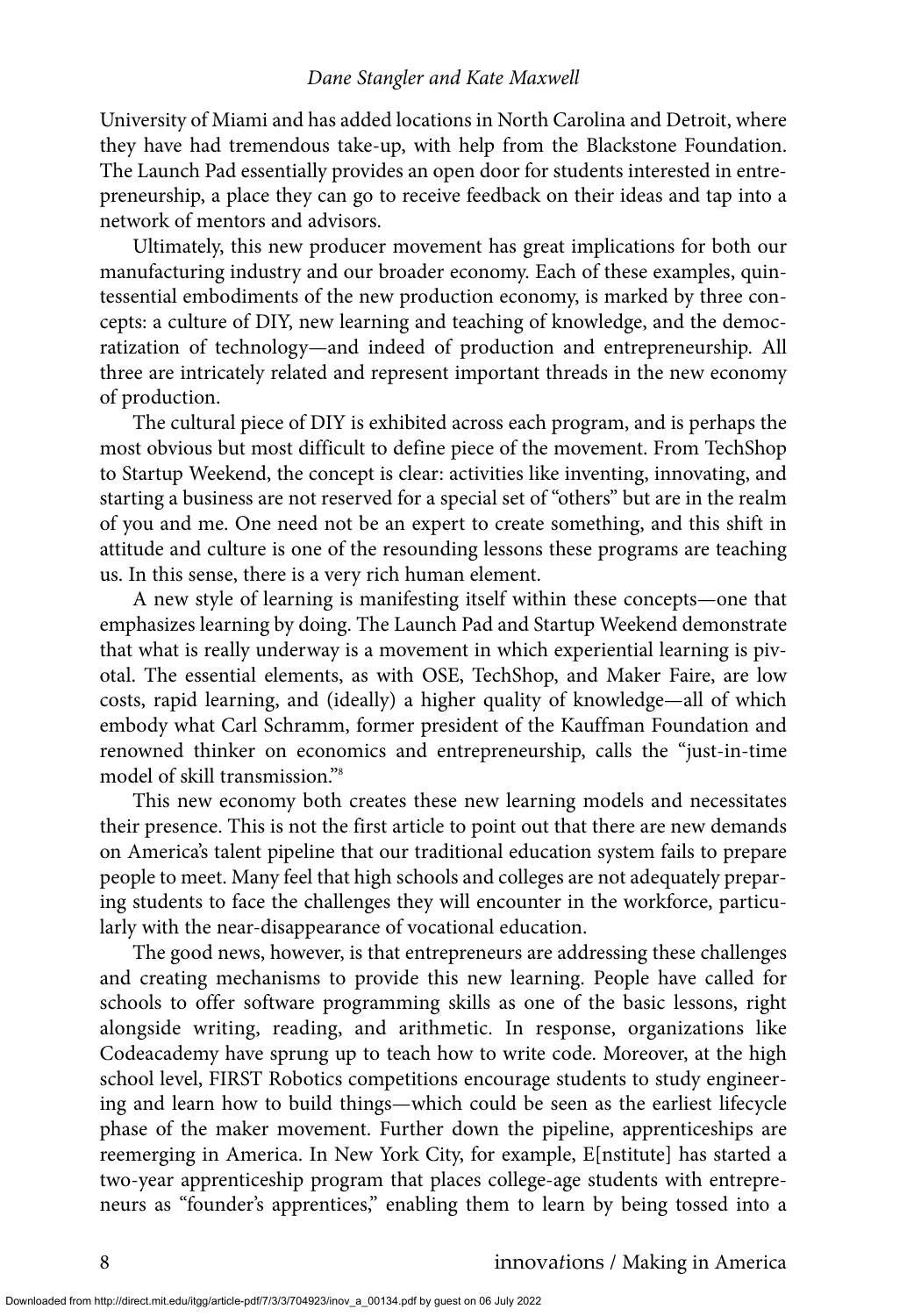#### *DIY Producer Society*

high-pressure environment. Each of these reflects the learning-by-doing spirit that defines the DIY producer society, and their effects as they scale will be twofold. They will help fill needs in current sectors and lay the groundwork for entirely new types of economic activity, both of which will lead to the creation of new frontiers of innovation.

The last hallmark of the new producer economy is that it democratizes technology and, more importantly, the ability to become a producer. An excellent example of this is probably the best-known element of the DIY revolution: 3D printing. Also known as additive manufacturing, this technology has already been featured in *Technology Review*, *The Economist*, and elsewhere, and it promises to turn economies of scale on their heads. Most relevant for our purposes is the fact that 3D printing helps democratize manufacturing. The maker movement and TechShop enable ordinary people to have access to 3D printing, which enables them to build cheap models of their ideas and products. This is the biggest lesson of the DIY producer society—it forces us to expand our notion of "producer."

On a larger scale, the DIY producer society will have two effects on American manufacturing. Because innovations like TechShop and Startup Weekend have specific geographic locations and are plugged into larger movements, they have the potential to re-create co-location spillover effects that were eroded by the loss of manufacturing jobs. These new producer elements also may help reinvigorate manufacturing productivity. Productivity gains often have been touted as offsetting lost jobs, but economist Michael Mandel and others have shown how these gains may be overstated, if not distorted.<sup>9</sup> Various statistical adjustments actually reduce the last 20 years' annual productivity rate by nearly half. The innovations and skills that come out of the maker movement, and from TechShop and The Launch Pad, are accompanied by lower costs, rapid learning, and potential scale effects that have the potential to create massive gains in productivity.

Tracing the history of American manufacturing, or indeed of production more generally, we witness an evolution from the small craftsmen and shops of the pre-Industrial Revolution to the large and concentrated production systems of the Industrial Age and the  $20<sup>th</sup>$  century. In many fields, specialized knowledge was replaced with machinery and skilled workers with interchangeable ones, who were easily replaced and eliminated. This economic shift, which yielded large gains in productivity and social welfare, was spurred to a great extent by new technology. But no economic organization exists in perpetuity—as the market changes, so does its organization. In this new producer movement, we can see a shift back to the small and skilled producer. This revolution is again technology driven, yet the difference from earlier revolutions is stunning because potential scale effects remain. The new technological knowledge is not centralized or proprietary, which provides each individual with both the opportunity and the capability to enter the production economy—not as a cog in a machine but as an innovator.